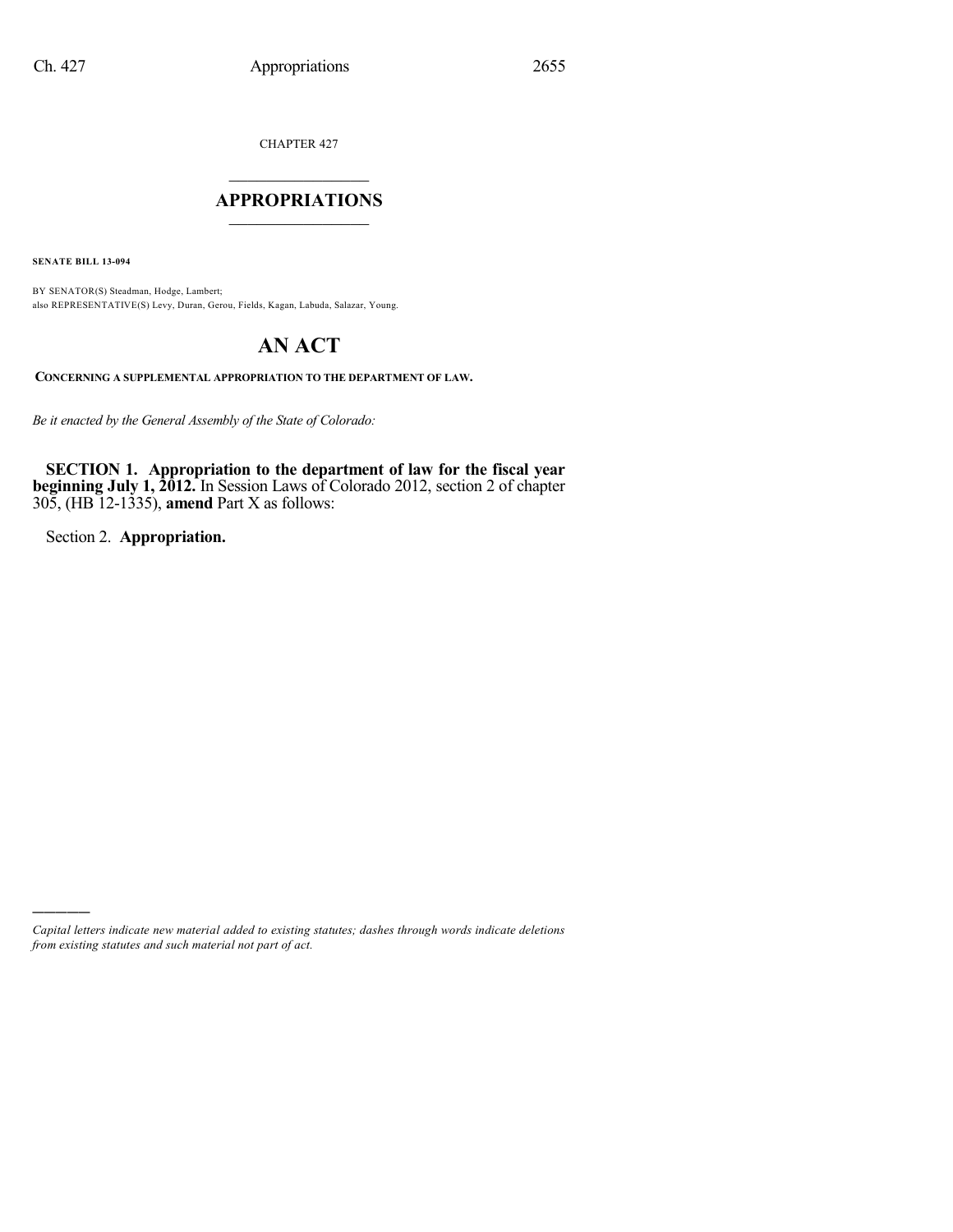|                   |       | APPROPRIATION FROM |               |              |                       |                |  |  |  |
|-------------------|-------|--------------------|---------------|--------------|-----------------------|----------------|--|--|--|
|                   |       |                    |               |              |                       |                |  |  |  |
| <b>ITEM &amp;</b> | TOTAL | <b>GENER AL</b>    | GENERAL       | CASH         | <b>REAPPROPRIATED</b> | <b>FEDERAL</b> |  |  |  |
| <b>SUBTOTAL</b>   |       | <b>FUND</b>        | <b>FUND</b>   | <b>FUNDS</b> | <b>FUNDS</b>          | <b>FUNDS</b>   |  |  |  |
|                   |       |                    | <b>EXEMPT</b> |              |                       |                |  |  |  |
|                   |       |                    |               |              |                       |                |  |  |  |

# **PART X DEPARTMENT OF LAW**

## **(1) ADMINISTRATION**

| <b>Personal Services</b>         | 3,049,837 | 14,072  |                     | 3,035,765 <sup>a</sup> |                       |  |  |
|----------------------------------|-----------|---------|---------------------|------------------------|-----------------------|--|--|
|                                  |           |         |                     | $(41.7$ FTE)           |                       |  |  |
| Health, Life, and Dental         | 2,620,363 | 712,358 | $307,246^{\rm b}$   | 1,497,893 <sup>c</sup> | $102,866^{\rm d}$     |  |  |
| Short-term Disability            | 49,196    | 13,008  | $4,457^b$           | $30,127^{\circ}$       | $1,604^d$             |  |  |
| S.B. 04-257 Amortization         |           |         |                     |                        |                       |  |  |
| <b>Equalization Disbursement</b> | 965,510   | 271,731 | 93,597 <sup>b</sup> | 559,668 <sup>c</sup>   | $40,514$ <sup>d</sup> |  |  |
| S.B. 06-235 Supplemental         |           |         |                     |                        |                       |  |  |
| Amortization Equalization        |           |         |                     |                        |                       |  |  |
| Disbursement                     | 828,618   | 232,402 | $80,435^{\rm b}$    | 480,964°               | $34,817$ <sup>d</sup> |  |  |
| Workers' Compensation            | 73,256    | 19,388  | $7,666^{\rm b}$     | $43,950^{\circ}$       | $2,252^d$             |  |  |
| <b>Attorney Registration</b>     |           |         |                     |                        |                       |  |  |
| and Continuing Legal             |           |         |                     |                        |                       |  |  |
| Education                        | 99,263    | 21,769  | 3,000 <sup>b</sup>  | $72,525^{\circ}$       | $1,969$ <sup>d</sup>  |  |  |
| <b>Operating Expenses</b>        | 193,513   |         |                     | $193,513^a$            |                       |  |  |
| Administrative                   |           |         |                     |                        |                       |  |  |
| Law Judge Services               | 1,135     |         | $1,135^b$           |                        |                       |  |  |
|                                  |           |         |                     |                        |                       |  |  |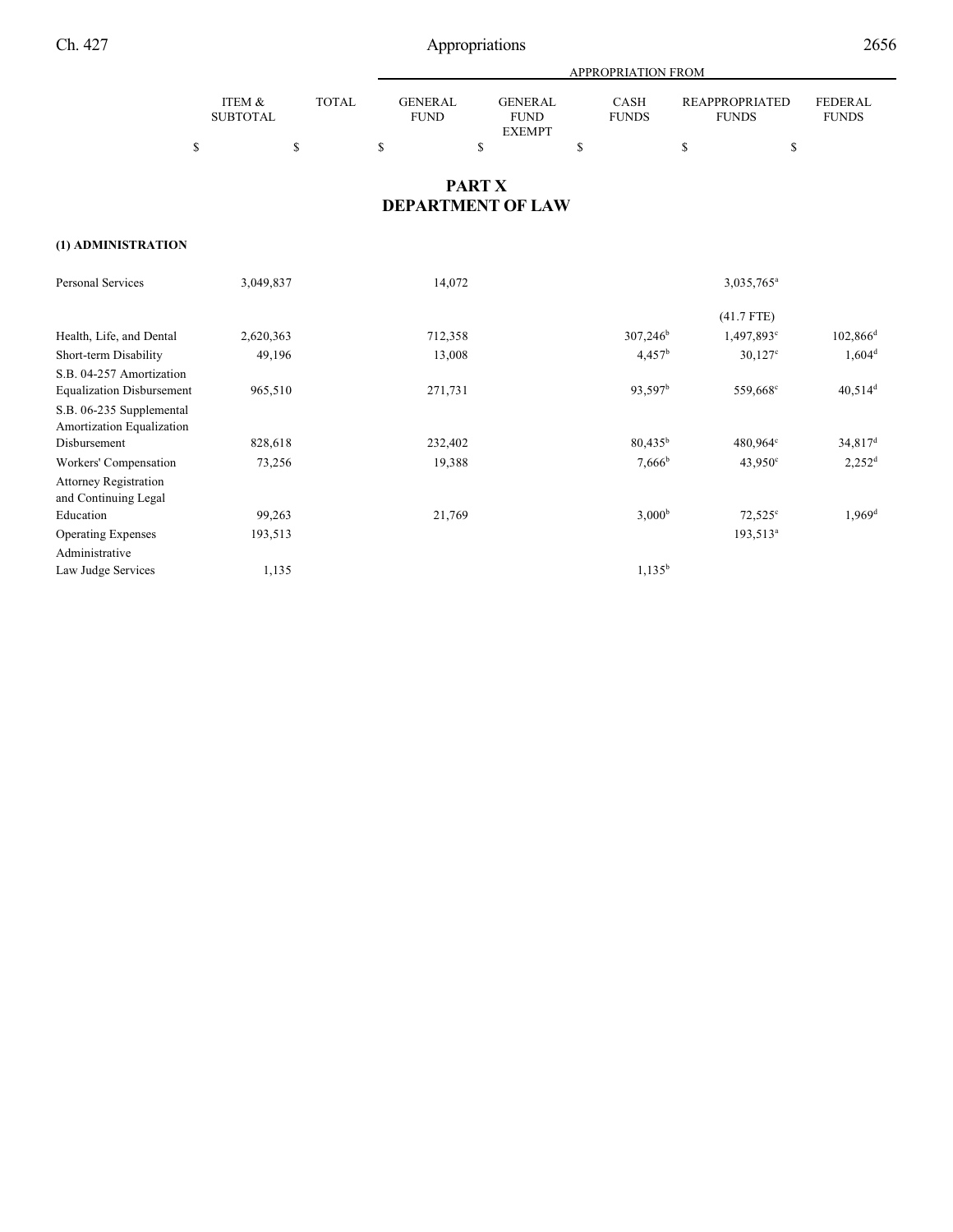|                                               |           | 10,290,540 |                    |                       |                       |
|-----------------------------------------------|-----------|------------|--------------------|-----------------------|-----------------------|
|                                               |           | 10,250,333 |                    |                       |                       |
| <b>Attorney General</b><br>Discretionary Fund | 5,000     | 5,000      |                    |                       |                       |
|                                               |           |            |                    |                       |                       |
| <b>COFRS</b> Modernization                    | 46,431    |            |                    | $46,431$ <sup>a</sup> |                       |
| Communication<br>Services Payments            | 10,614    | 3,765      | $2,868^b$          | $1,448^{\circ}$       | $2,533^d$             |
| Services Building                             | 140,489   | 37,180     | $14,704^b$         | $84,287^{\circ}$      | $4,318^d$             |
| Security for State                            |           |            |                    |                       |                       |
| Capitol Complex<br><b>Leased Space</b>        | 1,273,320 | 335,366    | $132,620^b$        | $766,375^{\circ}$     | $38,959$ <sup>d</sup> |
| Leased Space                                  | 27,789    | 4,580      | 3,052 <sup>b</sup> | $19,985^{\circ}$      | 172 <sup>d</sup>      |
| ADP Capital Outlay                            | 154,370   |            | $154,370^e$        |                       |                       |
| Asset Maintenance                             | 445,807   | 21,754     | $63,299^{\rm b}$   | 359,373°              | $1,381^d$             |
| Information Technology                        |           |            |                    |                       |                       |
| Vehicle Lease Payments                        | 70,285    | 19,980     | $21,501^b$         | $26,189^{\circ}$      | $2,615^d$             |
|                                               | 128,156   | 40,207     |                    |                       |                       |
| <b>Property Funds</b>                         | 87,949    |            |                    | 87,949 <sup>a</sup>   |                       |
| Management and                                |           |            |                    |                       |                       |
| Payment to Risk                               |           |            |                    |                       |                       |
| from Computer Center                          | 107,588   |            |                    | $107,588^{\rm a}$     |                       |
| <b>Purchase of Services</b>                   |           |            |                    |                       |                       |

<sup>a</sup> Of these amounts, \$2,913,501 shall be from departmental indirect cost recoveries and \$557,745 shall be from statewide indirect cost recoveries collected by the Department of Law.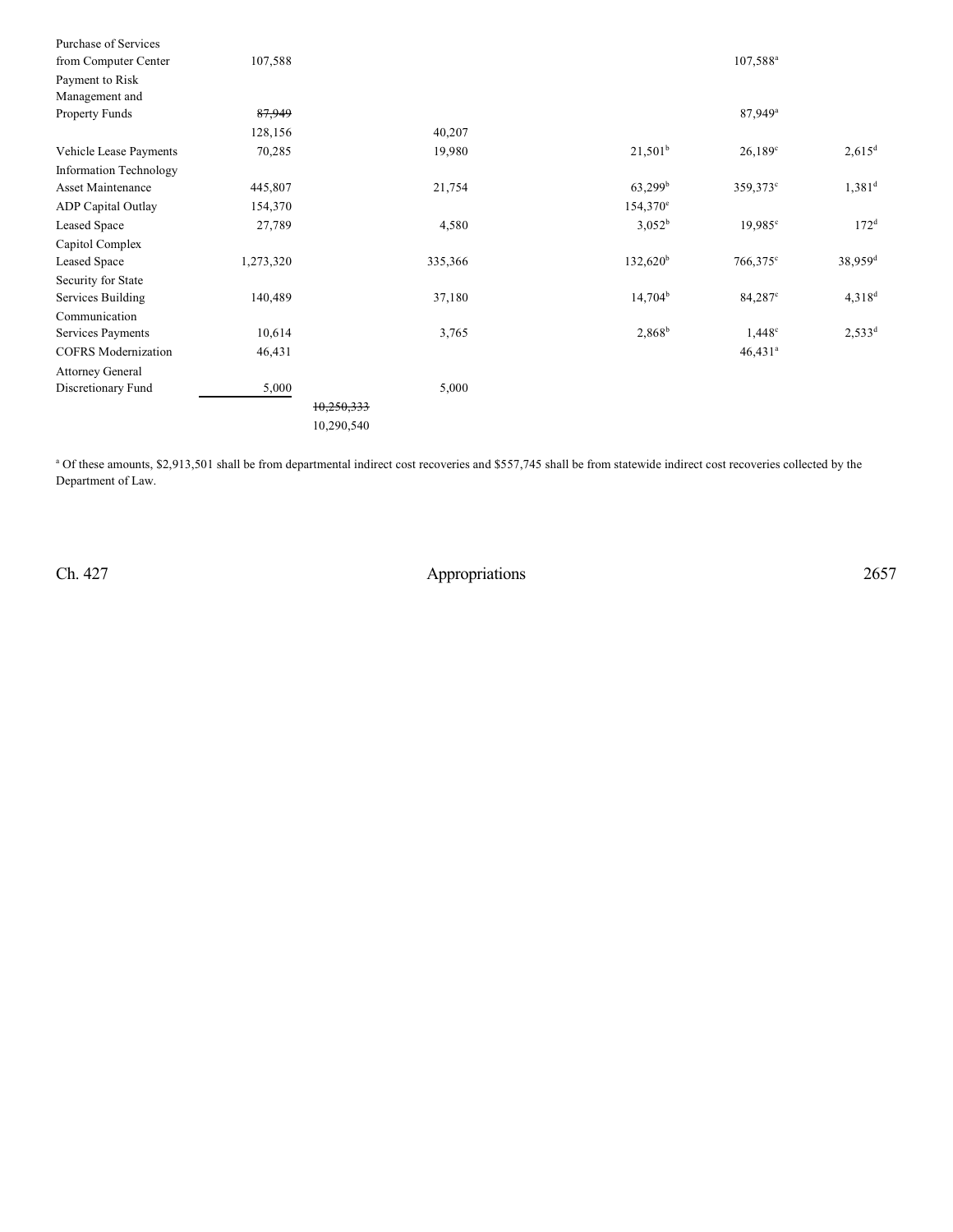|                           |       | APPROPRIATION FROM             |  |                               |  |                             |  |                                |                                |  |
|---------------------------|-------|--------------------------------|--|-------------------------------|--|-----------------------------|--|--------------------------------|--------------------------------|--|
| ITEM &<br><b>SUBTOTAL</b> | TOTAL | <b>GENER AL</b><br><b>FUND</b> |  | <b>GENERAL</b><br><b>FUND</b> |  | <b>CASH</b><br><b>FUNDS</b> |  | REAPPROPRIATED<br><b>FUNDS</b> | <b>FEDERAL</b><br><b>FUNDS</b> |  |
|                           |       |                                |  | <b>EXEMPT</b>                 |  |                             |  |                                |                                |  |

<sup>b</sup> These amounts shall be from various sources of cash funds. Of these amounts, \$131,114(I) shall be from custodial moneys and \$15,258 shall be from the Tobacco Settlement Defense Account of the Tobacco Litigation Settlement Cash Fund created in Section 24-22-115 (2) (a), C.R.S. Pursuant to Section 24-31-108 (3), C.R.S., custodial moneys received by the Attorney General are not subject to annual appropriation but the expenditure of such moneys may be indicated in the annual general appropriation act. Expenditures from custodial moneys and from the Tobacco Settlement Defense Account of the Tobacco Litigation Settlement Cash Fund do not constitute fiscal year spending for the purposes of Section 20 of Article X of the State Constitution.

<sup>c</sup> These amounts shall be from various sources of reappropriated funds.

<sup>d</sup> Of these amounts, \$194,715 shall be from the federal Medicaid Fraud Control Program administered by the U.S. Department of Health and Human Services and \$39,285(I) shall be from the Colorado Justice Review Project, a grant provided by the U.S. Department of Justice.

<sup>e</sup> This amount shall be from the Attorney Fees and Costs Account created in Section 24-31-108 (2), C.R.S.

### **(2) LEGAL SERVICES TO STATE AGENCIES<sup>39</sup>**

| Personal Services        | 20,510,299            |
|--------------------------|-----------------------|
|                          | 20,940,239            |
|                          | $(237.9 \text{ FFE})$ |
|                          | $(241.4$ FTE)         |
| Operating and Litigation | 1,670,720             |
|                          | 1,718,491             |

Indirect Cost Assessment 2,950,911

25,609,641 25,329,065b

 $25,131,930$   $280,576$ <sup>a</sup>  $24,851,354$ <sup>b</sup>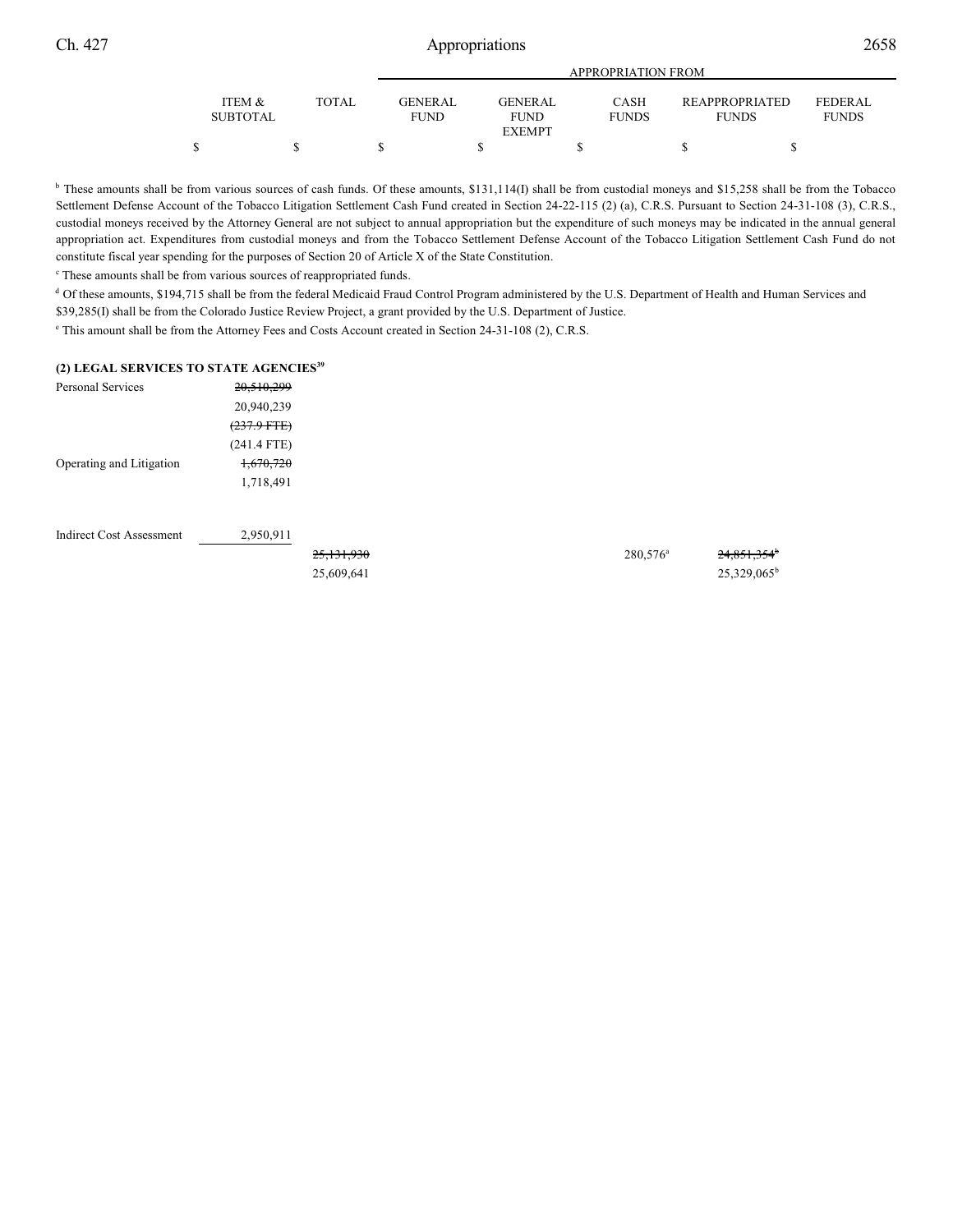<sup>a</sup> This amount shall be from the Legal Services Cash Fund created in Section 24-31-108 (2.5), C.R.S. This amount includes various sources of cash funds received for the provision of legal services to entities for which there is not a corresponding initial appropriation made to the entity purchasing such services. <sup>b</sup> This amount shall be from the Legal Services Cash Fund created in Section 24-31-108 (2.5), C.R.S. This amount shall be transferred from various state agencies from various sources of funds for the provision of legal services.

| (3) CRIMINAL JUSTICE AND APPELLATE |           |              |                          |                      |                   |
|------------------------------------|-----------|--------------|--------------------------|----------------------|-------------------|
| Special Prosecutions Unit          | 2,816,528 | 1,391,287    | 870,476 <sup>a</sup>     | 554,765 <sup>b</sup> |                   |
|                                    |           | $(14.2$ FTE) | $(10.4$ FTE)             | $(5.9$ FTE)          |                   |
| Auto Theft                         |           |              |                          |                      |                   |
| Prevention Grant                   | 239,075   |              |                          | 239,075°             |                   |
|                                    |           |              |                          | $(2.0$ FTE)          |                   |
| Appellate Unit                     | 2,703,455 | 2,189,829    |                          | 513,626 <sup>d</sup> |                   |
|                                    |           | $(31.0$ FTE) |                          | $(1.0$ FTE)          |                   |
| Medicaid Fraud                     |           |              |                          |                      |                   |
| Control Unit                       | 1,579,511 | 394,876(M)   |                          |                      | $1,184,635^e$     |
|                                    |           | $(4.3$ FTE)  |                          |                      | $(12.7$ FTE)      |
| Peace Officers Standards           |           |              |                          |                      |                   |
| and Training Board Support         | 2,683,620 |              | $2,683,620$ <sup>f</sup> |                      |                   |
|                                    |           |              | $(7.0$ FTE)              |                      |                   |
| Safe2Tell                          | 100,686   | 100,686      |                          |                      |                   |
|                                    |           | $(1.0$ FTE)  |                          |                      |                   |
| <b>Indirect Cost Assessment</b>    | 446,544   |              | $215,830^8$              | $73,184^b$           | $157,530^{\circ}$ |
|                                    |           | 10,569,419   |                          |                      |                   |

<sup>a</sup> This amount shall be from the Insurance Fraud Cash Fund created in Section 10-3-207.5 (2), C.R.S., and from moneys received from Pinnacol Assurance for the investigation and prosecution of insurance fraud.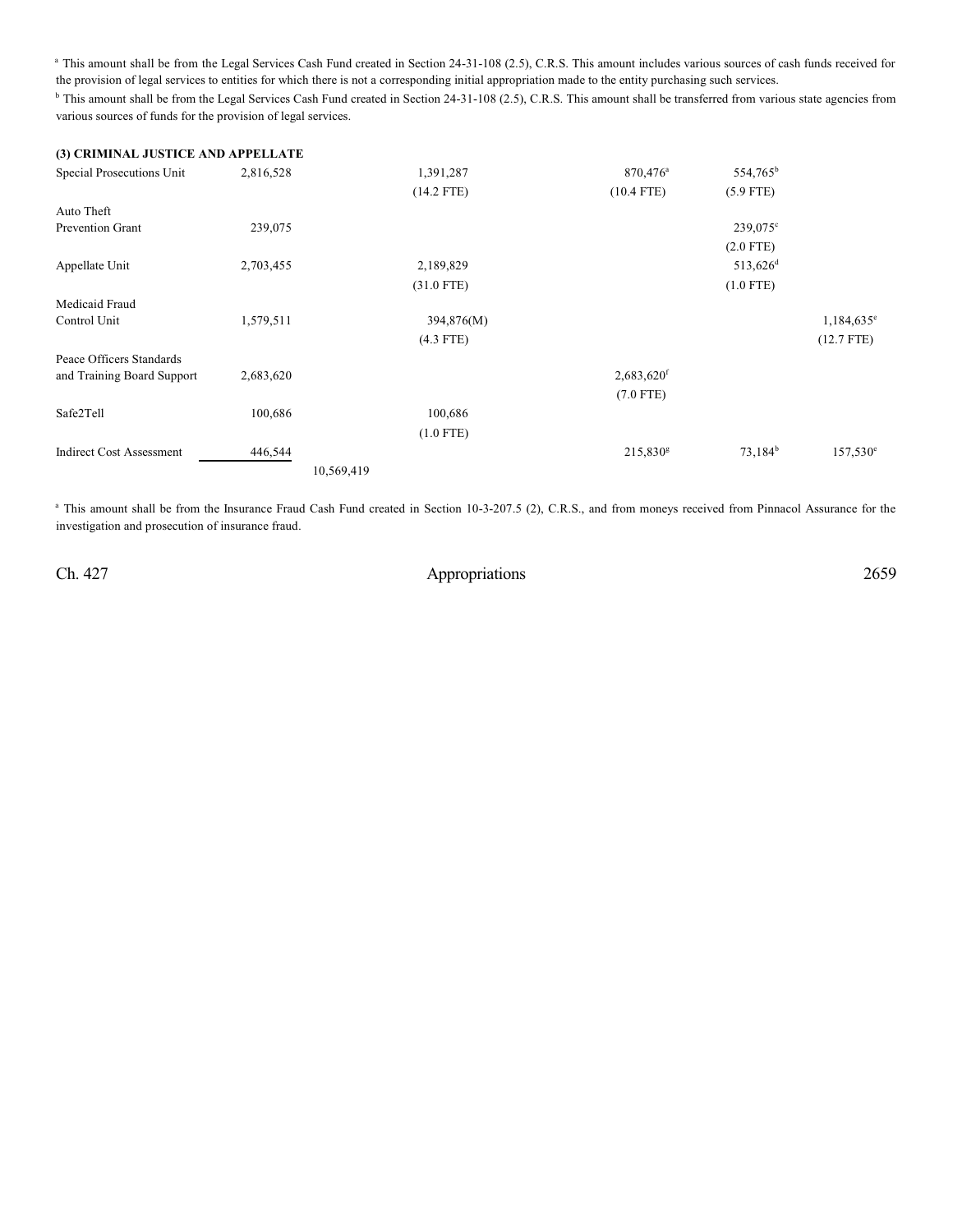|                   |       | APPROPRIATION FROM |  |                |  |              |  |                       |  |                |  |
|-------------------|-------|--------------------|--|----------------|--|--------------|--|-----------------------|--|----------------|--|
| <b>ITEM &amp;</b> | TOTAL | <b>GENER AL</b>    |  | <b>GENERAL</b> |  | <b>CASH</b>  |  | <b>REAPPROPRIATED</b> |  | <b>FEDERAL</b> |  |
| <b>SUBTOTAL</b>   |       | <b>FUND</b>        |  | <b>FUND</b>    |  | <b>FUNDS</b> |  | <b>FUNDS</b>          |  | <b>FUNDS</b>   |  |
|                   |       |                    |  | <b>EXEMPT</b>  |  |              |  |                       |  |                |  |
|                   |       |                    |  |                |  |              |  |                       |  |                |  |

<sup>b</sup> These amounts shall be transferred from the Department of Regulatory Agencies, Division of Securities, Securities Fraud Prosecution line item from the Division of Securities Cash Fund pursuant to Section 11-51-603.5 (2), C.R.S.

<sup>c</sup> This amount shall be transferred from the Department of Public Safety, Colorado State Patrol, Automobile Theft Prevention Authority line item from a grant awarded pursuant to Section 42-5-112 (3), C.R.S.

<sup>d</sup> Of this amount, \$440,975 shall be from departmental indirect cost recoveries and \$72,651 shall be transferred from the Department of Public Safety, Division of Criminal Justice, Victims Assistance, State Victims Assistance and Law Enforcement Program line item pursuant to Section 24-33.5-506 (1) (c), C.R.S.

<sup>e</sup> These amounts shall be from the federal Medicaid Fraud Control Program administered by the U.S. Department of Health and Human Services.

f This amount shall be from the P.O.S.T. Board Cash Fund created in Section 24-31-303 (2) (b), C.R.S.

<sup>g</sup> Of this amount, \$129,002 shall be from the Insurance Fraud Cash Fund created in Section 10-3-207.5 (2), C.R.S., and from moneys received from Pinnacol Assurance for the investigation and prosecution of insurance fraud, and \$86,828 shall be from the P.O.S.T. Board Cash Fund created in Section 24-31-303 (2) (b), C.R.S.

### **(4) WATER AND NATURAL RESOURCES**

| Federal and Interstate     |         |             |                      |
|----------------------------|---------|-------------|----------------------|
| Water Unit                 | 513,883 | 513,883     |                      |
|                            |         | $(5.5$ FTE) |                      |
| Defense of the Colorado    |         |             |                      |
| River Basin Compact        | 335,198 |             | 335,198 <sup>a</sup> |
|                            |         |             | $(3.0$ FTE)          |
| Defense of the Republican  |         |             |                      |
| River Compact              | 110,000 |             | $110,000^{\rm b}$    |
| <b>Consultant Expenses</b> | 400,000 |             | $400,000^{\circ}$    |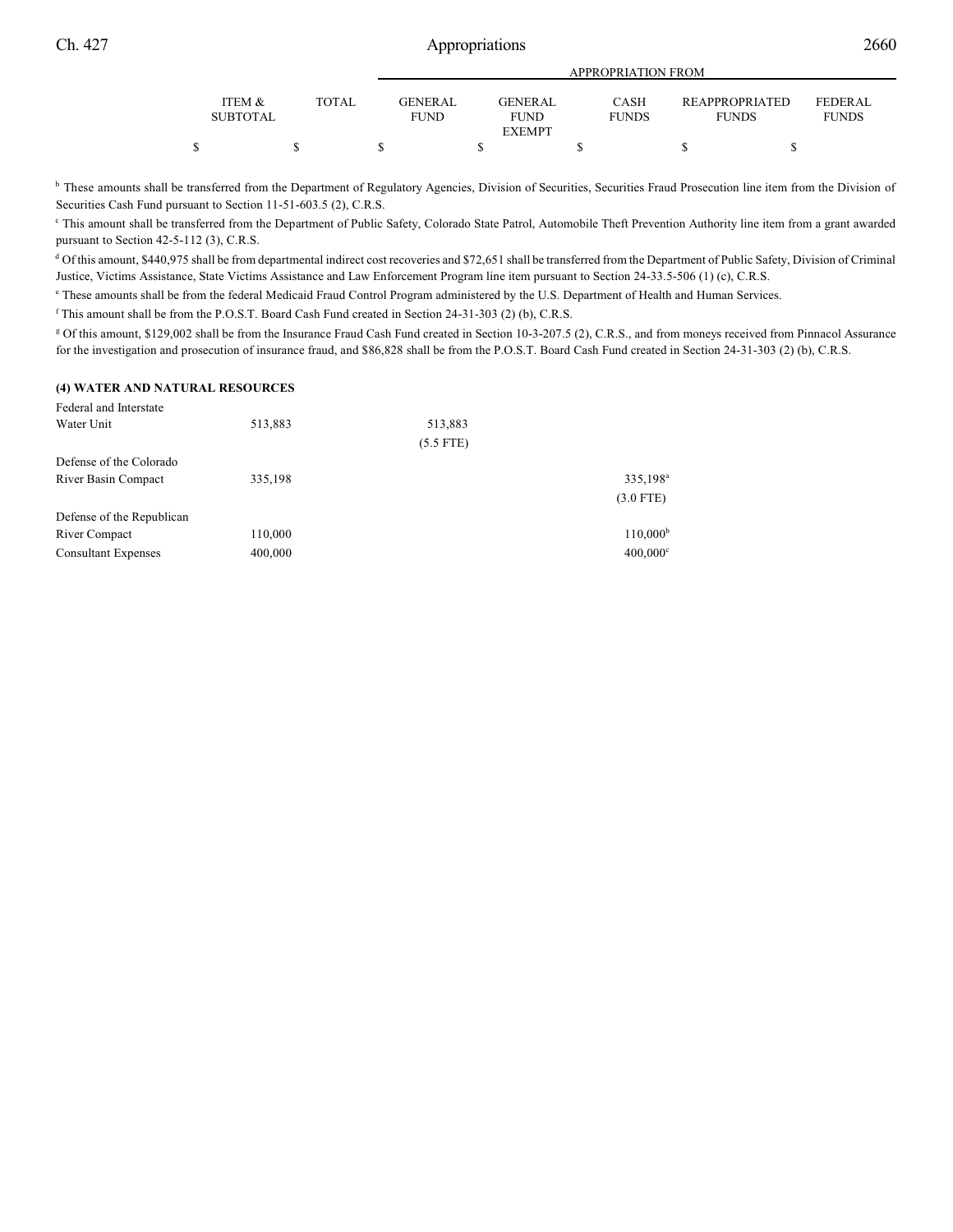| Comprehensive                   |         |           |                        |
|---------------------------------|---------|-----------|------------------------|
| Environmental Response,         |         |           |                        |
| Compensation and Liability      |         |           |                        |
| Act                             | 460,629 |           | $460,629$ <sup>d</sup> |
|                                 |         |           | $(3.5$ FTE)            |
| Comprehensive                   |         |           |                        |
| Environmental Response,         |         |           |                        |
| Compensation and Liability      |         |           |                        |
| <b>Act Contracts</b>            | 425,000 |           | 425,000 <sup>d</sup>   |
| Natural Resource Damage         |         |           |                        |
| Claims at Rocky Mountain        |         |           |                        |
| Arsenal                         | 50,000  |           | $50,000$ <sup>d</sup>  |
| <b>Indirect Cost Assessment</b> | 43,414  |           | $43,414$ <sup>d</sup>  |
|                                 |         | 2,338,124 |                        |

<sup>a</sup> This amount shall be from the Colorado Water Conservation Board's Litigation Fund created in Section 37-60-121 (2.5) (a), C.R.S., or from payments received from New Mexico, Wyoming and Utah.

<sup>b</sup> This amount shall be from the Colorado Water Conservation Board's Litigation Fund created in Section 37-60-121 (2.5) (a), C.R.S.

<sup>c</sup> Of this amount \$350,000 shall be from the Colorado Water Conservation Board's Litigation Fund created in Section 37-60-121 (2.5) (a), C.R.S., and \$50,000 shall be from the Attorney Fees and Costs Account created in Section 24-31-108 (2), C.R.S.

<sup>d</sup> These amounts shall be transferred from the Department of Public Health and Environment, Hazardous Materials and Waste Management Division, Contaminated Site Cleanups and Remediation Programs, Transfer to the Department of Law for CERCLA-Related Costs and the Transfer to the Department of Law for Natural Resource Damage Claims at Rocky Mountain Arsenal line items, from the Hazardous Substance Response Fund pursuant to Section 25-16-104.5 (1.7), C.R.S.

#### **(5) CONSUMER PROTECTION**

| <b>Consumer Protection</b> |           |             |                      |             |
|----------------------------|-----------|-------------|----------------------|-------------|
| and Antitrust              | 2,167,295 | 928.104     | 997.710 <sup>a</sup> | $241,481^b$ |
|                            |           | $(9.0$ FTE) | (14.0 FTE)           | $(3.0$ FTE) |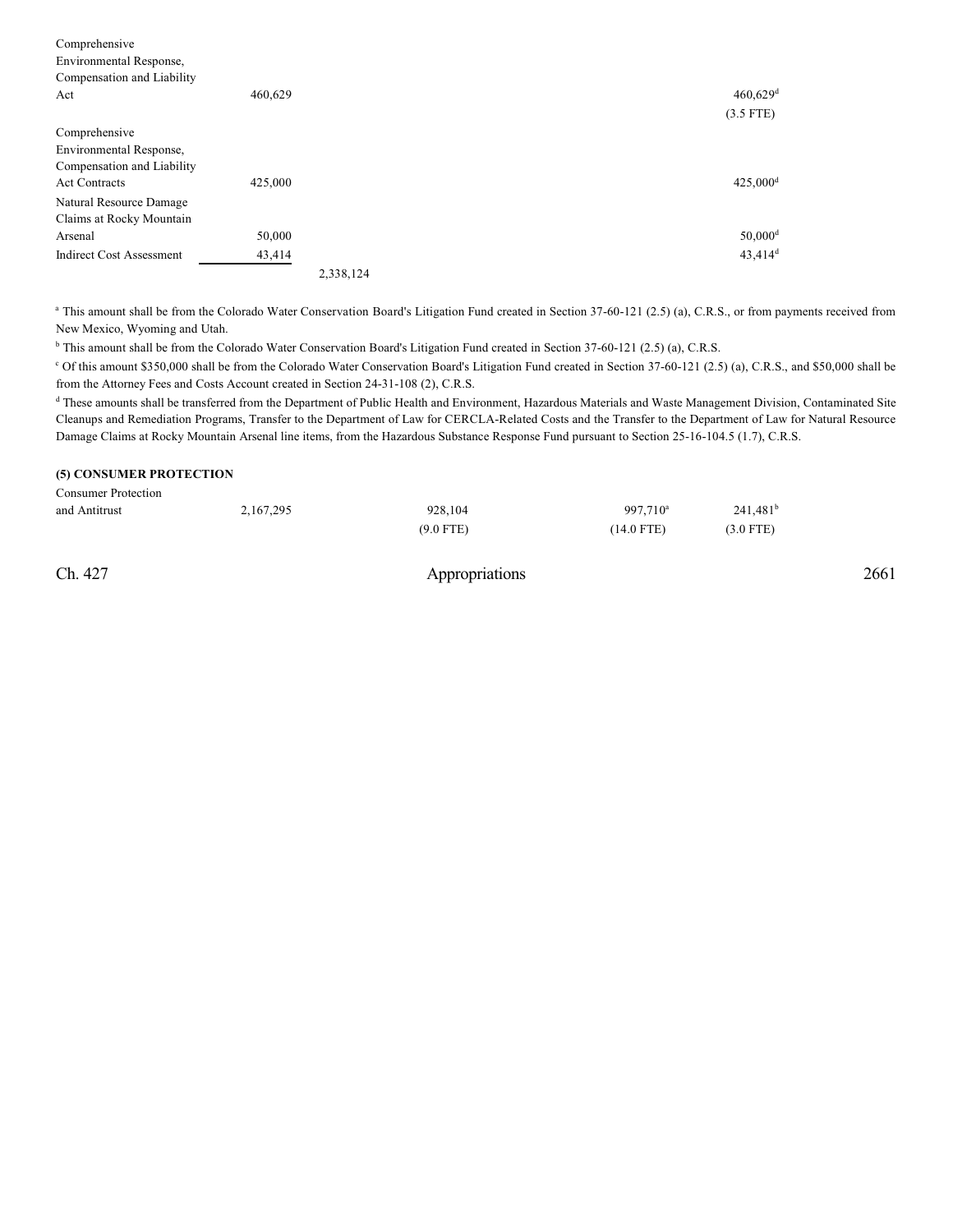|                                 | <b>APPROPRIATION FROM</b> |              |                               |                                                |                                        |                                       |                                |  |
|---------------------------------|---------------------------|--------------|-------------------------------|------------------------------------------------|----------------------------------------|---------------------------------------|--------------------------------|--|
|                                 | ITEM &<br><b>SUBTOTAL</b> | <b>TOTAL</b> | <b>GENERAL</b><br><b>FUND</b> | <b>GENERAL</b><br><b>FUND</b><br><b>EXEMPT</b> | <b>CASH</b><br><b>FUNDS</b>            | <b>REAPPROPRIATED</b><br><b>FUNDS</b> | <b>FEDERAL</b><br><b>FUNDS</b> |  |
|                                 | S                         | \$           | \$                            | \$                                             | S                                      | J.<br>D                               |                                |  |
| Consumer Credit Unit            | 1,521,916                 |              |                               |                                                | 1,521,916 <sup>c</sup>                 |                                       |                                |  |
| <b>Indirect Cost Assessment</b> | 471,352                   |              |                               |                                                | $(20.0$ FTE)<br>$434,140$ <sup>d</sup> | $37,212^b$                            |                                |  |
|                                 |                           | 4,160,563    |                               |                                                |                                        |                                       |                                |  |

a Of this amount, \$797,528(I) shall be from custodial moneys, \$153,795 shall be from the Tobacco Settlement Defense Account of the Tobacco Litigation Settlement Cash Fund created in Section 24-22-115 (2) (a), C.R.S., \$25,719 shall be from Colorado No-call List annual registration fees collected pursuant to Section 6-1-905 (3) (b) (II), C.R.S., and \$20,668 shall be from the Building Regulation Fund created in Section 24-32-3309 (1) (a), C.R.S. Pursuant to Section 24-31-108 (3), C.R.S., custodial moneys received by the Attorney General are not subject to annual appropriation but the expenditure of such moneys may be indicated in the annual general appropriation act. Expenditures from custodial moneys and from the Tobacco Settlement Defense Account of the Tobacco Litigation Settlement Cash Fund do not constitute fiscal year spending for the purposes of Section 20 of Article X of the State Constitution.

<sup>b</sup> These amounts shall be transferred from the Department of Regulatory Agencies, Division of Real Estate, Mortgage Broker Consumer Protection line item, from the Mortgage Company and Loan Originator Licensing Cash Fund pursuant to Sections 12-61-908 (2) and 12-61-909, C.R.S.

<sup>c</sup> This amount shall be from the Collection Agency Cash Fund created in Section 12-14-136 (1) (a), C.R.S., or from the Uniform Consumer Credit Code Cash Fund created in Section 5-6-204 (1), C.R.S.

<sup>d</sup> Of this amount, \$248,080 shall be from the Uniform Consumer Credit Code Cash Fund created in Section 5-6-204 (1), C.R.S., or the Collection Agency Cash Fund created in Section 12-14-136 (1) (a), C.R.S., \$173,656(I) shall be from custodial moneys, and \$12,404 shall be from the Tobacco Settlement Defense Account of the Tobacco Litigation Settlement Cash Fund created in Section 24-22-115 (2) (a), C.R.S. Pursuant to Section 24-31-108 (3), C.R.S., custodial moneys received by the Attorney General are not subject to annual appropriation but the expenditure of such moneys may be indicated in the annual general appropriation act. Expenditures from custodial moneys and from the Tobacco Settlement Defense Account of the Tobacco Litigation Settlement Cash Fund do not constitute fiscal year spending for the purposes of Section 20 of Article X of the State Constitution.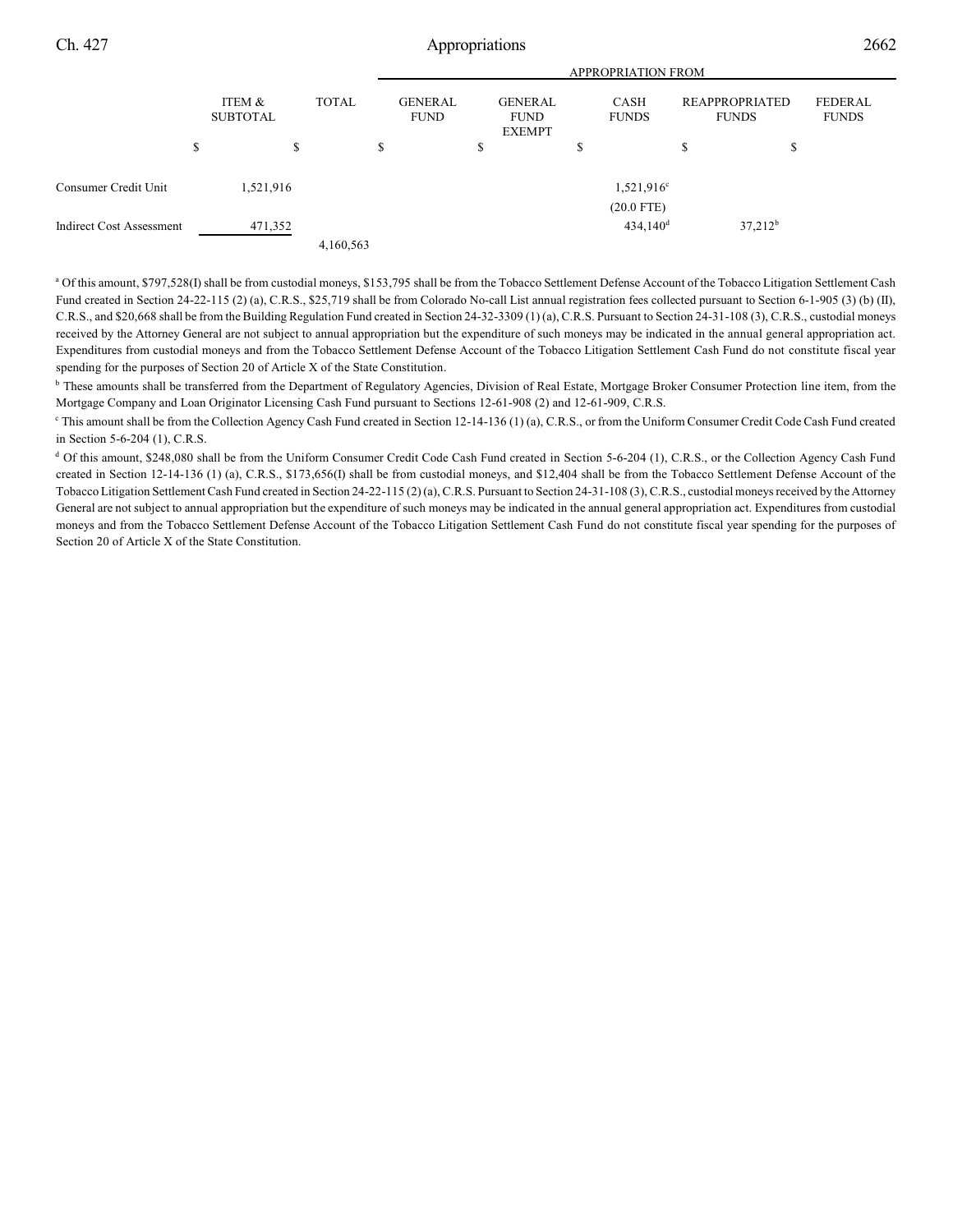| (6) SPECIAL PURPOSE                 |           |           |           |                      |                       |
|-------------------------------------|-----------|-----------|-----------|----------------------|-----------------------|
| <b>District Attorneys' Salaries</b> | 2,656,368 |           | 2,656,368 |                      |                       |
| Litigation Management               |           |           |           |                      |                       |
| and Technology <sup>40</sup>        | 325,000   |           |           | $325,000^a$          |                       |
| Tobacco Litigation                  | 880,000   |           |           | 880,000 <sup>b</sup> |                       |
| Lobato Litigation Expenses          | 50,000    |           |           |                      | $50,000$ <sup>c</sup> |
| Lowry Range Litigation              |           |           |           |                      |                       |
| Expenses                            | 638,870   |           |           | 638,870 <sup>d</sup> |                       |
|                                     |           | 4.550.238 |           |                      |                       |

<sup>a</sup> This amount shall be from either General Fund fund balance generated by excess earnings in the Legal Services to State Agencies program in FY 2011-12 or from the Attorney Fees and Costs Account created in Section 24-31-108 (2), C.R.S.

<sup>b</sup> This amount shall be from the Tobacco Settlement Defense Account of the Tobacco Litigation Settlement Cash Fund created in Section 24-22-115 (2) (a), C.R.S. Expenditures from the Tobacco Settlement Defense Account of the Tobacco Litigation Settlement Cash Fund do not constitute fiscal year spending for the purposes of Section 20 of Article X of the State Constitution.

This amount shall be transferred from the Governor - Lieutenant Governor - State Planning and Budgeting, Office of the Governor, Lobato Litigation Expenses line item.

<sup>d</sup> This amount shall be received from the State Board of Land Commissioners Investment and Development Fund created in Section 36-1-153 (1), C.R.S.

## **TOTALS PART X**

| (LAW) | \$57,000,607 | \$9,887,386 | $$10,583,286^a$ | \$34,953,770 | $$1,576,165^b$ |
|-------|--------------|-------------|-----------------|--------------|----------------|
|       | \$57,518,525 | \$9,927,593 |                 | \$35,431,481 |                |

<sup>a</sup> Of this amount, \$1,102,298 contains an (I) notation.

<sup>b</sup> Of this amount, \$39,285 contains an (I) notation.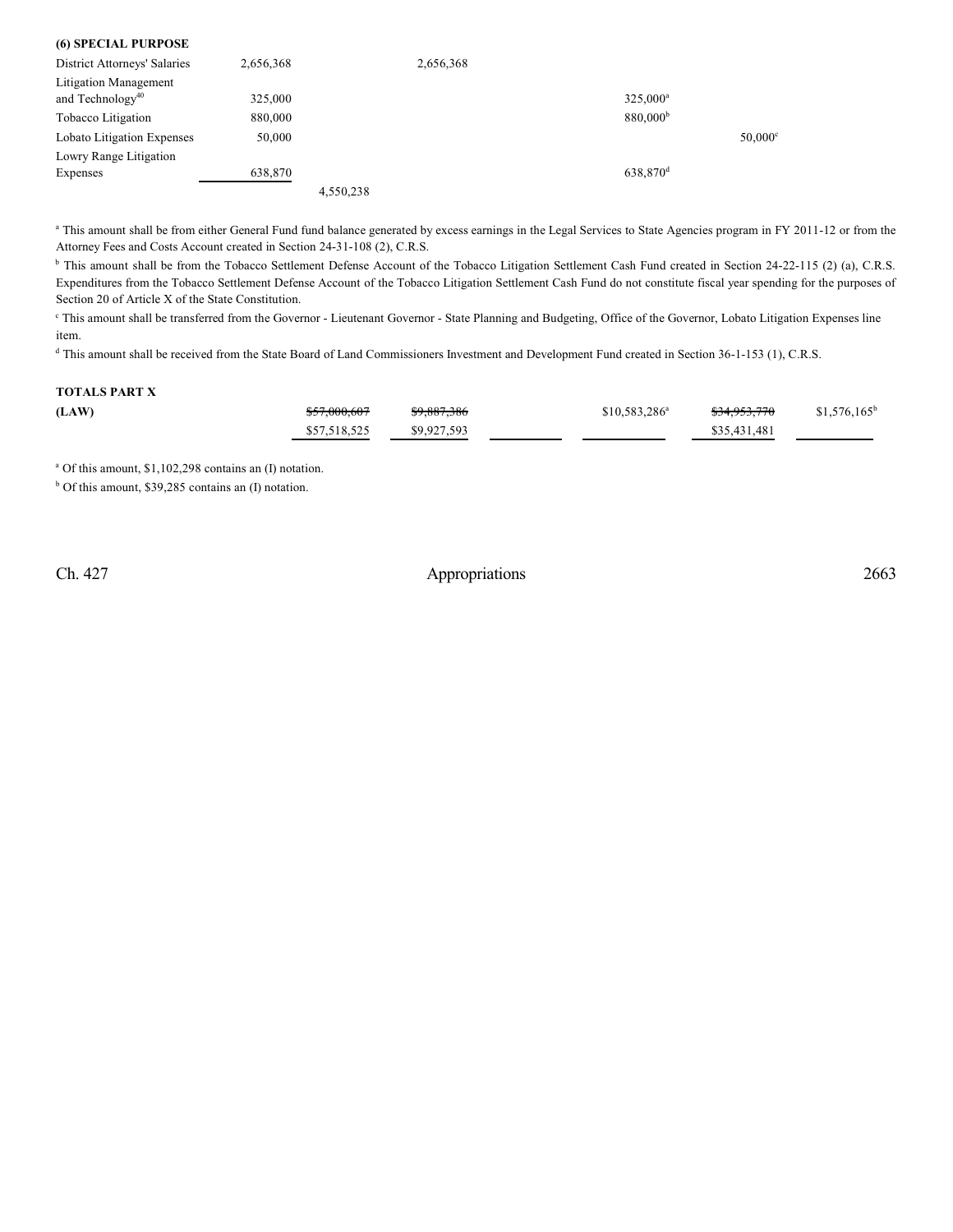**FOOTNOTES** -- The following statements are referenced to the numbered footnotes throughout section 2.

- 39 Department of Law, Legal Services to State Agencies -- In making this appropriation, it is the intent of the General Assembly that hourly billing rates charged by the Department for legal services to state agencies not exceed \$79.87 per hour for attorneys and not exceed \$64.79 per hour for legal assistants, which equates to a blended rate of \$77.25 per hour.
- 40 Department of Law, Special Purpose, Litigation Management and Technology --It is the intent of the General Assembly to grant the Department of Law additional flexibility by allowing the Department to use moneys appropriated in this line item to address unanticipated state legal needs that arise during FY 2012-13, as well as information technology asset maintenance needs that would otherwise require General Fund appropriations during FY 2012-13. It is also the intent of the General Assembly that moneys spent from this line item shall not require the appropriation of additional FTE and will not be used for any type of salary increase, promotion, reclassification, or bonus related to any present or future FTE employed by the Department of Law. It is furthermore the intent of the General Assembly that moneys spent from this line item will not be used to offset present or future personal services deficits in any division in the Department. The Department is requested to include with its annual budget request information detailing the purpose of line item expenditures. Such information is also requested with any supplemental requests for additional legal services funding within or outside of the Legal Services to State Agencies program.